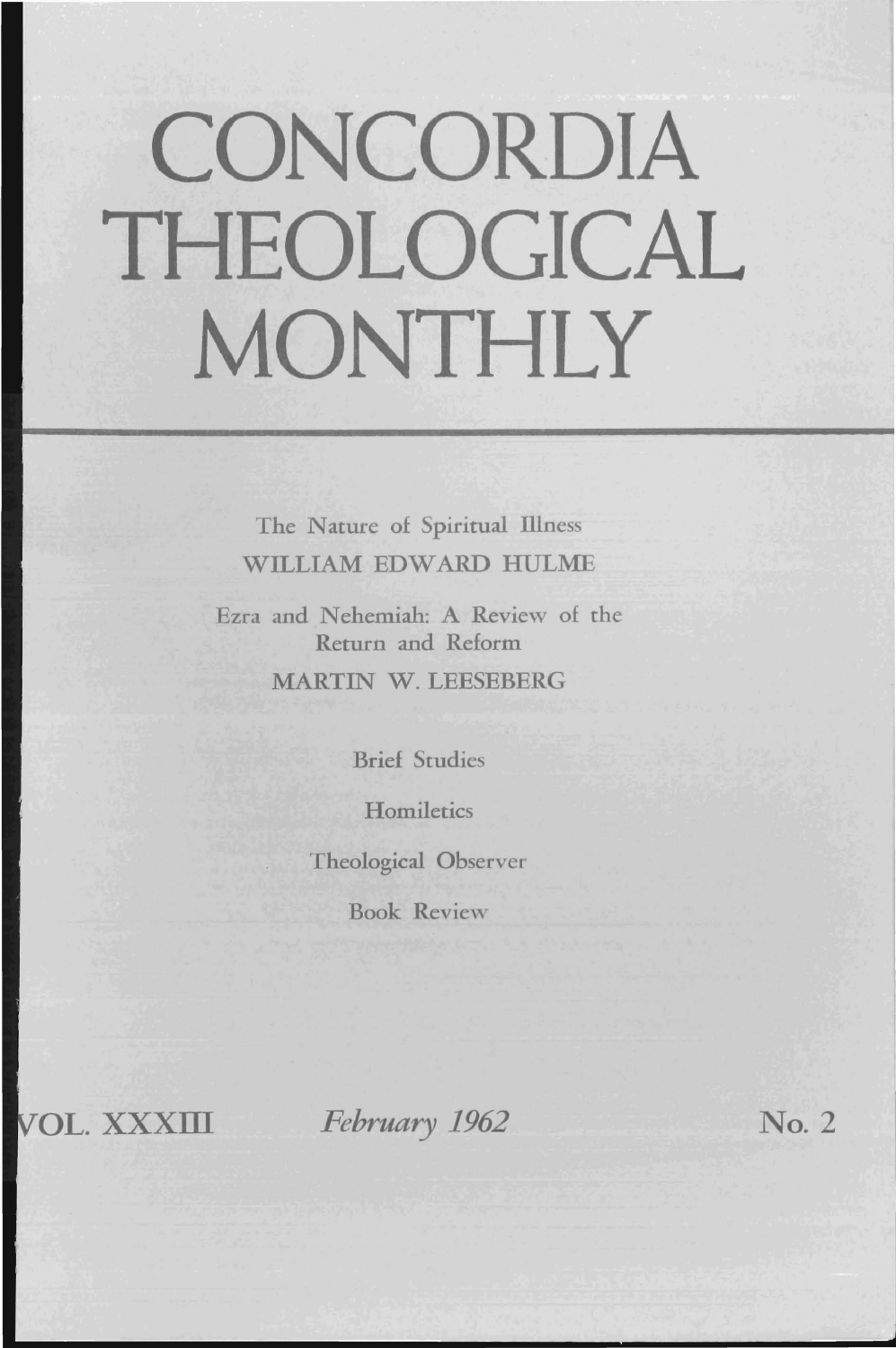## BRIEF **STUDIES**

#### I BELIEVE IN THE RESURRECTION

This brief study reproduces the substance of a paper delivered to the St. Louis City Pastoral Conference on Nov. 10, 1958.

The final, formal act of committing a dead body to a grave or to an urn is one of the frequent and difficult tasks ministers have to perform in the course of their pastoral duties.<sup>1</sup>

In itself and its surroundings there is little or nothing to relieve the gloom and sorrow of the occasion. One neither cares nor needs to describe this, because the language one would use, however choice or classic it might be, would still be morbid, biting, and very sad. The Christian minister, however, works here against a magnificent backdrop of historical fact and eschatological hope -Christ's resurrection and His return in glory to raise the dead. At burial services he speaks Biblical words that form a framework around the inexorable fact of death and the solemn act of burial. These words, whether they be those of his sermon text, the lections, or the passages from the Word of God read at the graveside, all allow him to say: "In the hope of the resurrection to eternal life." 2 Unless the resurrection of our Lord and of the dead who die in the Lord and are raised to life eternal is at the very heart of the service of burial in sermon and rite, as it must have been at the heart of the ministrations to the dying and the bereaved, this ministry is not truly Christian and Biblical.

It is not necessary here to describe the acts of commendation or committal. Nor will we criticize the frequently distressing and degrading customs and ornaments that have been accumulating around the service of so-called Christian burial. These are in many respects the result of enterprise and of worldly, though no doubt well-meant, considerations on the part of the pastor's partner when he buries the dead - the funeral director. Nor is the intention here to give a historical summary of the use of the Christian committal passages in general or of Lutheran choices in particular.3 It is much more profitable to examine the passages from the Bible which we do use in the home, the church, and at the graveside.<sup>4</sup> Of these many passages we wish to examine with some degree of thoroughness only one portion  $-1$  Cor. 15:42-44, 53-57.

#### Translation

- 42 Thus is the resurrection of the dead. The sowing is done in corruption, the raising is done in incorruptibility.
- 43 The sowing is done in shame, the raising *is* done in glory.
- 44 The sowing is done in weakness, the raising is done in strength. Sown is a psychic [i. e., mortal} body, raised is a pneumatic [1. e., of the Spirit of God} body, for there is a psychic body, and there *is* a pneumatic body.

<sup>1</sup> In *1960* the pastors of The Lutheran Church - Missouri Synod officiated at burial rites of 25,139 persons. Of these 2,000 were of preconfirmation age. The increase in burials (1,571) was 7 percent over the previous year. Baptized membership increased 3 percent. *Statistical Yearbook* (St. Louis: Concordia Publishing House, 1961), p.175.

<sup>2</sup> *The Lutheran Agenda* (St. Louis: Concordia Publishing House), pp. 67-102. The *Pastor's Companion* (St.Louis: Concordia Publishing House), pp. 67-98, esp. 94, 95.

<sup>3</sup> John Schmidt, "Preaching at Funerals," *The Lutheran Quarterly,* XIII (Aug. 1961), 249-254. Cf. John Schaller, *Pastorale Praxis*  (Milwaukee: Northwestern Publishing House, 1913), pp. 89 ff.

<sup>&</sup>lt;sup>4</sup> The Pastor's Companion, pp. 67, 70-79, 94,95.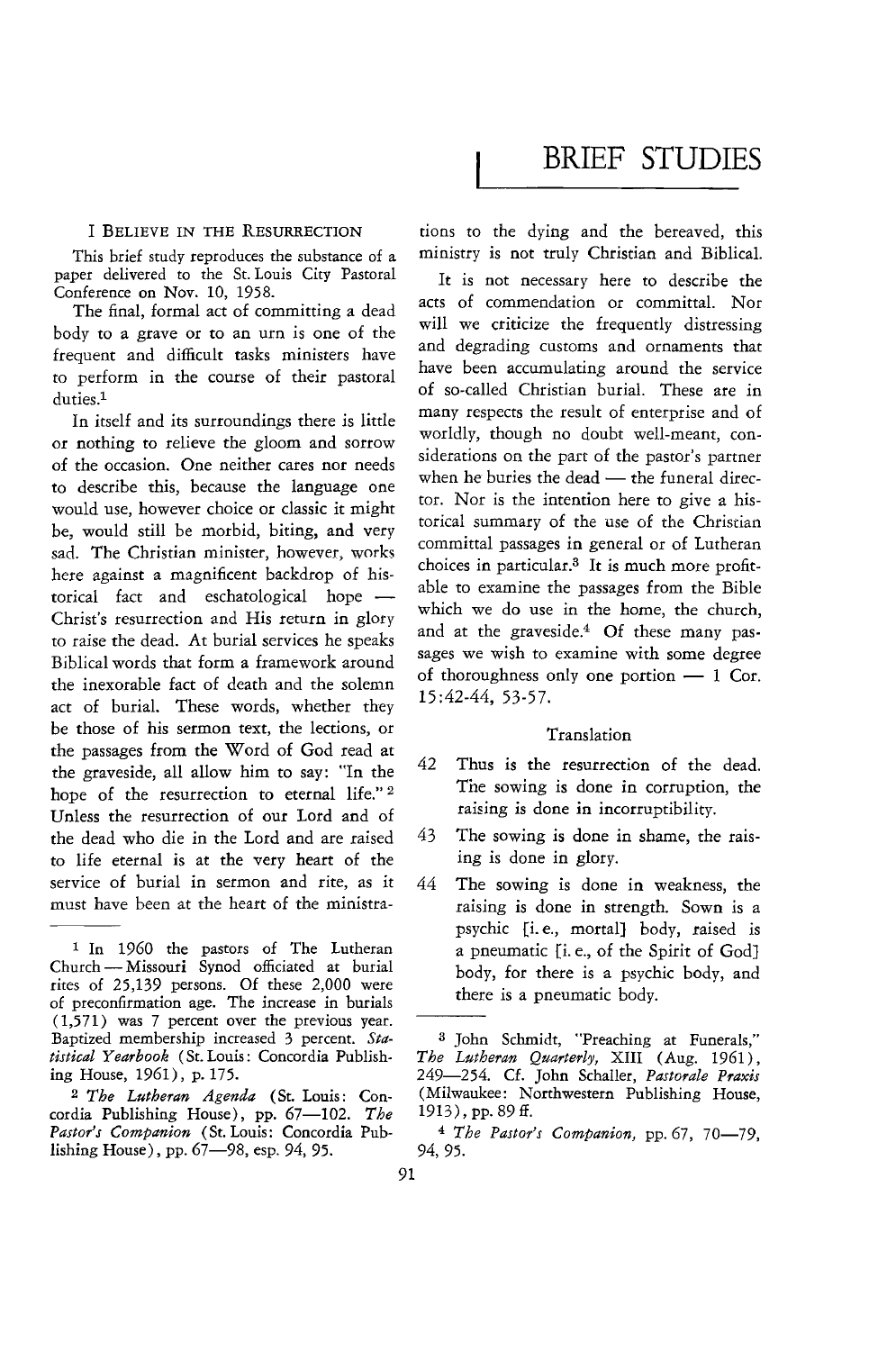- 53 For the perishable [that which is capable of decaying] must clothe itself in [or must put on] indestructibility and the mortal must put on immortality.
- 54 Then when this perishable puts on imperishability and this mortal puts on immortality, then will occur the word written: "Swallowed up was death in victory."
- 55 Death, where is your victory? Where, Death, your stinger?
- 56 The stinger of death is the sin, the power of the sin, the Law.
- 57 Thanks to the God, who gives us the victory through our Lord, Jesus Christ.

As we approach the text we allow the words to speak to us as pastors, curates of our people, to whom we are ministers.

 $O$   $\theta$   $\infty$   $\infty$  Paul here refers to the analogies from the world of nature: the nature of sown grain, differing, as seed and harvest, in itself, with itself, sown and grown; the nature of the animal world, differing, on earth, in all its variety, but all animal; the world of heavenly bodies, stars, sun, moon, earth, differing in the heavens among themselves, but all celestial.5 The analogies are just that. They do not want pressing, e. g., it would go too far to say that seed is little, that it rots and produces a plant larger than itself, full of many grains, and draw conclusions about the resurrection from that. Surely, in the case of the seed, the comparison *is* in the dying and living, not elsewhere. The variation is in the types of flesh: all animal, animated, but different - men, beasts, flies, fish - but all show inherent and continuing identity. The heavenly bodies are generally similar, but embrace vast differences in size, location, and purpose. This is his theme sameness with change, variety with constant identity in nature and purpose. So, says

Paul, is the resurrection of the dead, for great or small, for sun or satellite, for man or beast. So, in all its infinite mystery but empiric fact, in all its variety but substantive continuity with what goes before, is the resurrection of the dead.

'Aνάστασις - almost uniquely Biblical and peculiarly Judaic, this word is also pretty well exclusively New Testamental. Parallels in the myths of whatever culture we might examine are not convincing; they are basically and terribly different. 'Aνάστασις, resurrection, is totally linked with that of Jesus, the only Source from which the possibility and fact of  $our$  resurrection, i. e., the resurrection of the dead, can proceed. Without His resurrection there will be no resurrection fot anyone else.

T $\tilde{\omega}$ v v $\tilde{\omega}$ v — the dead. Are these male? female? neuter? Since we are now not going into the restoration or transformation of the vexow in the parousia of the  $\zeta$   $\sigma$ it will be enough to say that the dead are people.

The heading, so to speak, of what we say at committal services, therefore is: Listen, you mourners and heavyhearted survivors! What we do here today is not done, as it appears to be done, with finality and hopelessness. Remember what happens in this ground, or any like it, on which we stand sowing, dying, growing, living. Remember the world of animal life, as it walks and flies about. This earth and this world end, and the flesh must be put off. Remember the skies above us and the earth, which is part of the solar, stellar, lunar system  $$ skies that are ordered, glorious, variable, but unified in the creation.

The analogy is: Life in its widely diversified variety in unity is everywhere. So the resurrection is for all. It is the work of One who made all who will be in the resurrection. The resurrection is the work of One who remakes all.

'Ανάστασις των νεκρών - the resurrection

<sup>5</sup> Cf. 1 Cor. 14:35·41.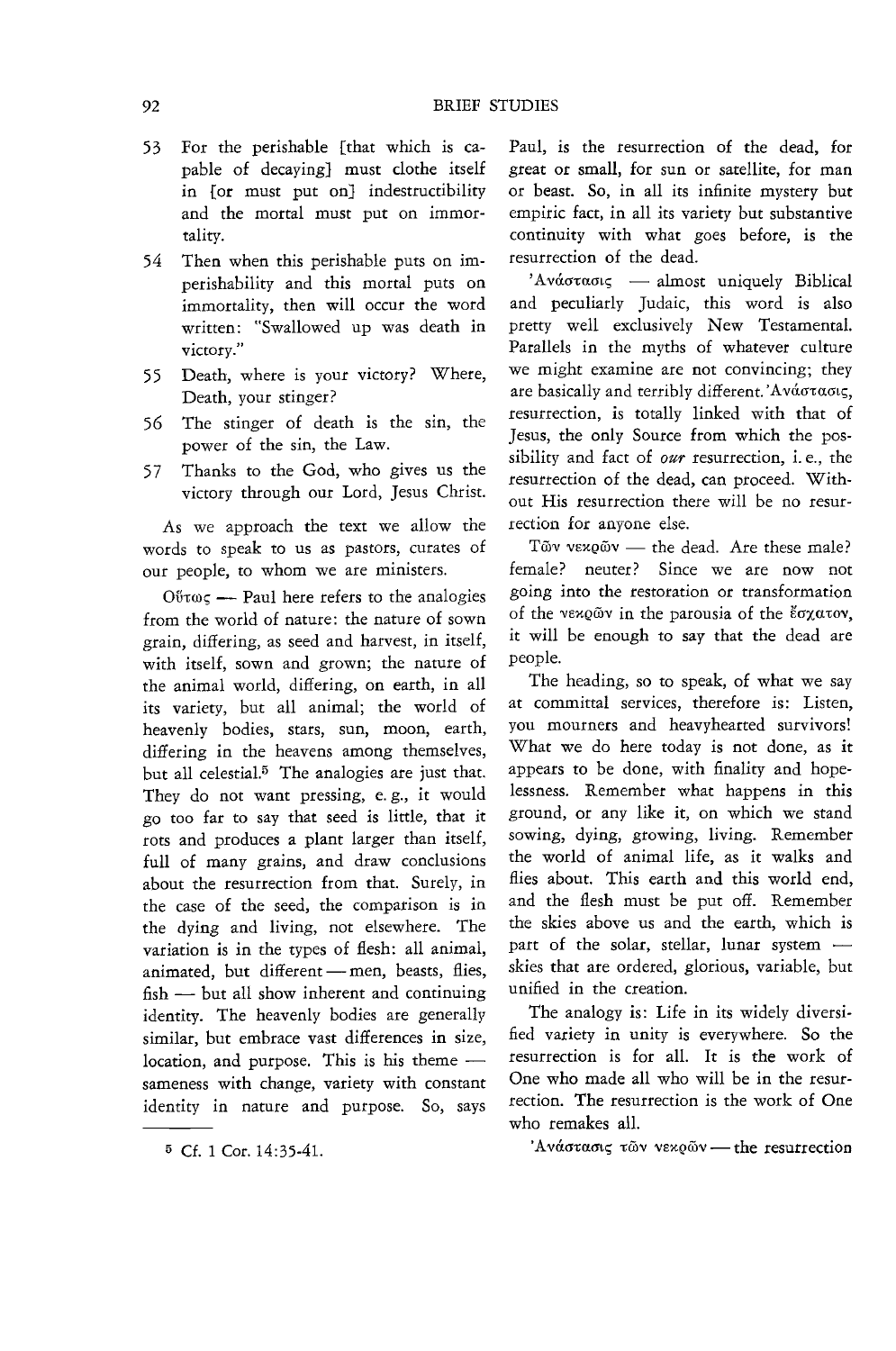of the dead. This is one of the class of great, single, summarizing, incomprehensible statements of real historical truth with which God's Word assaults our credulity and our limitedness. Others are the creation of the world, the incarnation of the Logos, the redemption of the world, the election unto life everlasting, the oneness or wholeness of the church, the outpouring of the Holy Ghost.

The Bible is full of these sentences or expressions. By human standards they are grandiloquent, impossible. Yet all of them together are a chain which carries the revelation of God, a chain that ties us to Him and ties us together in the company of His children. So in this grand, universal fashion God remains consistent within Himself in the resurrection.

 $\Sigma$ πείρεται - sown. The word is used four times in this period sentence. Of course, it means "sown," "it is sown," passive, 3d person singular. What *is* the subject? To borrow a German expression, it could be *man,* i. e., sowing goes on all the *time.* Or it could be "the body is sown." But when should this be understood to happen? Perhaps at burial, more likely throughout life, for "we die daily."

'E $\gamma$ eί $\varrho$ εται - is raised. Again, the dead, the body. The word is clearly intended to express the parallel to "sown," namely, the harvest. Only that which is sown, *i.* e., dies, can be harvested, i. e., be raised.

In harmony with this opening note of promise by Paul that he is going to demonstrate the dváotaons, there now begins a grand series of contrasts, which it will suffice briefly to place opposite each other with their meaning and under the proper heading.

### SOWN

| φθορά    | corruptibility   |
|----------|------------------|
| άτιμία   | shame            |
| άσθενεία | weakness         |
| ψυχικόν  | psychic (mortal) |

| . |             |                                 |
|---|-------------|---------------------------------|
|   | άσθαρσία    | purity and incor-               |
|   |             | ruptibility                     |
|   | δόξη        | glory                           |
|   | δυνάμει     | power: not loxύς                |
|   |             | which means strength,           |
|   |             | but really power.               |
|   |             | which is from God. <sup>6</sup> |
|   | πνευματικόν | pneumatic, i. e., of            |
|   |             | the Spirit of God               |

**DAISED** 

Thus Paul heaps up his expressions in the most glaringly contrasting fashion available to him in the language he is using  $-$  and Greek is known to be rich in synonyms. The parallels are resumed in vv. 53-57.

| ωθαρτόν    | a shame bevond<br>computation that<br>men should literally<br>decay, rot.                                  |
|------------|------------------------------------------------------------------------------------------------------------|
| θνητόν     | capable of dying:<br>not only mortal,<br>but mor <i>tible</i>                                              |
| άφθαρσίαν  | (see above) a gift<br>beyond computation,<br>that men shall rise<br>and never again be<br>subiect to decav |
| νηλορνοτήρ | incapable of ever<br>dying again; not only<br>immortal, but im-<br>mortible                                |

These verses are invariably read during the Lutheran service of committaL Here we have, then, a portrayal of men, before death, compared with believing men after death. He who is corruptible, shameful, weak, psychic (mortal) is moving in the direction of being no longer subject to decay, glorious, powerful, spiritual, deathless. Man's condition before death is almost indescribably

<sup>&</sup>lt;sup>6</sup> Cf. the article on δύναμις in *Theologisches W* örterbuch zum Neuen Testament, II, 286 to 318.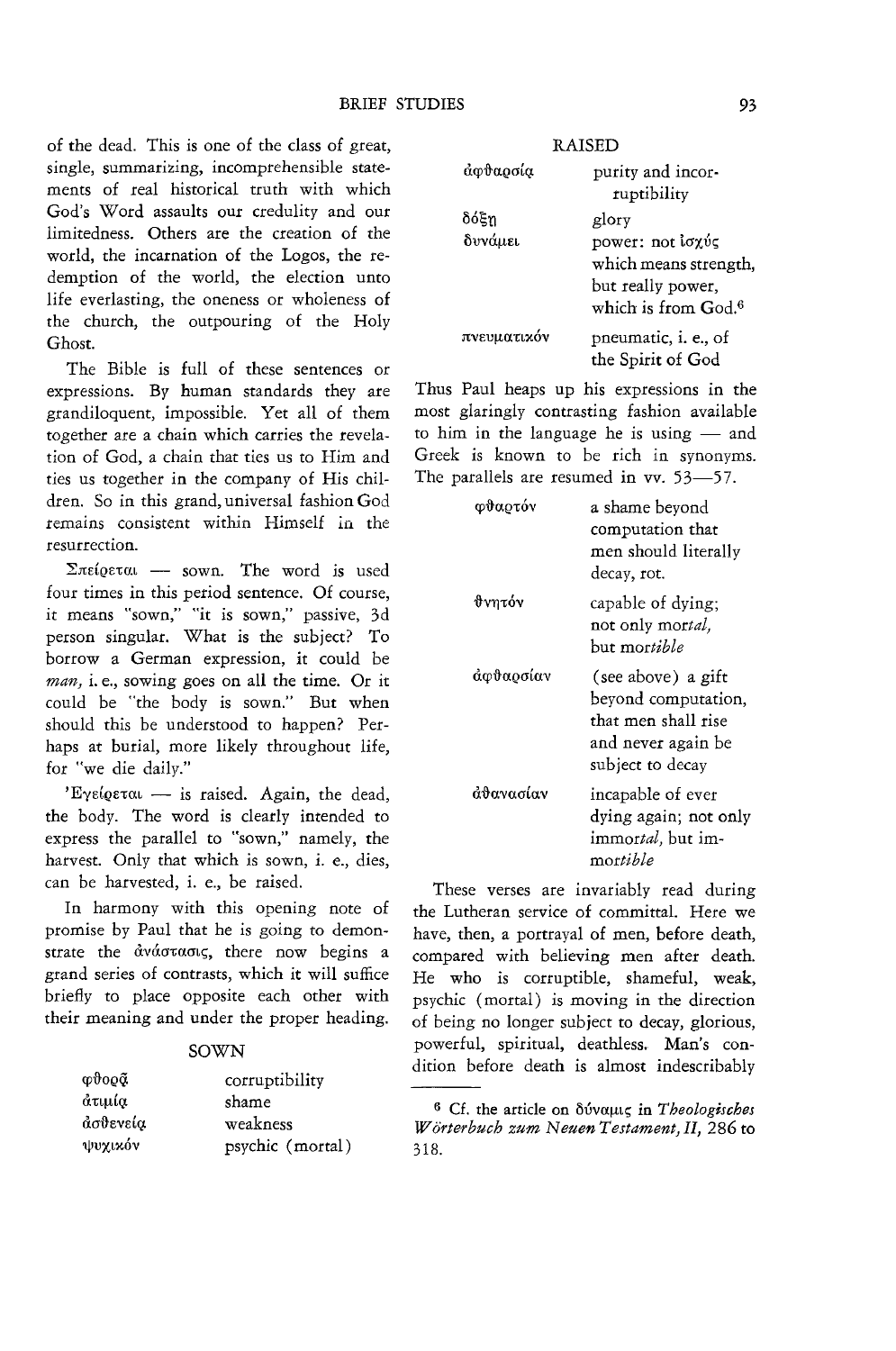shameful  $-$  witness the variety of degradation to which he is subject or to which he subjects himself and into which he plunges. How much more indescribable is what awaits him, us, in the resurrection! The words sound through to us, as we read them aloud at the graveside, as pastors read them to us, or as we reread them in the Scripture. The full grasp and significance of what these words say must await eternity. Yet we can say some things now.

The picture is quite comprehensive when man is viewed in his fallen though redeemed state. We should look at our hands, our bodies, we should feel them, and realize, each one, "I die daily!" We could be dead in the very next instant. We look at the range of disease in this body, which is intended to be the vehicle of divine life, and we perceive that it is but a horribly weak, fragile shell. But - how will this body be later?

It will be forever enlivened and no longer available as prey to disease, age, mortality. It will be glorious with a glory suitable to it, but similar to that which permeated Jesus' body at His transfiguration; so will the body be at the resurrection. It will be powerful, in a divine sense. The  $\delta \dot{\nu}$ va $\mu$ is never ascribed in the New Testament to man. In God it is an inherent, not a derivative power, more than strength or brute force. This power will pervade and animate the resurrection body. The body will be deathless. It will not be able to die again. Indeed, there will be no death.

Rising on the Last Day will be like changing clothes (v. 53) from rags to spangles, like changing our condition from filth within and without to immaculateness. All this, because we have not yet experienced it, at present presages and prefigures putting on or being put on with an unspoilable body in the resurrection (middle voice with passive connotation). Even as death is the most devastating witness in evidence of our fallen state,

so resurrection will be our most potent witness to our permanent state of ultimate redemption.

And this, of course, is the truth. Subtly free quotes from Is.  $25:8$  and Hos.  $13:14$ now follow in v. 54. Even in the sense of these ancient words the quotes indicate a great transformation as an expression of the New Testament hope. This hope is based on the New Testament events described in the closing chapters of each of the Gospels, namely, the resurrection narratives with their sequels.

" $O \tau \alpha v$ - $\tau \delta \tau \epsilon$ , "when" - "then." The extreme tension of these words is almost unbearable: Then, when - when, then. The future is thought of as already present, the present is thought of as already future. Death is "gulped down"  $-$  into victory. Death is not changed, it is removed.

The epical, lyrical address to death in v. 55 leads us to ask: How could anyone speak more strongly or dramatically than by apostrophizing death? It is as if Paul is looking, and as if we can look, directly into the terrifying face of death without quailing. He  $did - we can.$ 

 $Kév\tau\varrho o\nu$  - stinger. Like a buzzing, inescapable, poisonous insect, death here almost receives a personality, although death is basically a negation, and it is difficult to personify a negative. But death strikes and strikes. Yet, even as the insect, having struck, leaves his stinger behind and is finished as a stinging insect, so death, not by striking, but by the resurrection of Christ, is left powerless to harm. Here and now a man can really die in hope. The victory, of course, is Christ's. What happened once  $-$  resurrection  $-$  will happen again  $$ resurrection. Who will deny the deathdealing character of this stinger? It could, it did kill even Jesus Christ. But it is done with once and for all in the resurrection. Because in the death of Christ all died and therefore all sins were taken away, so in His